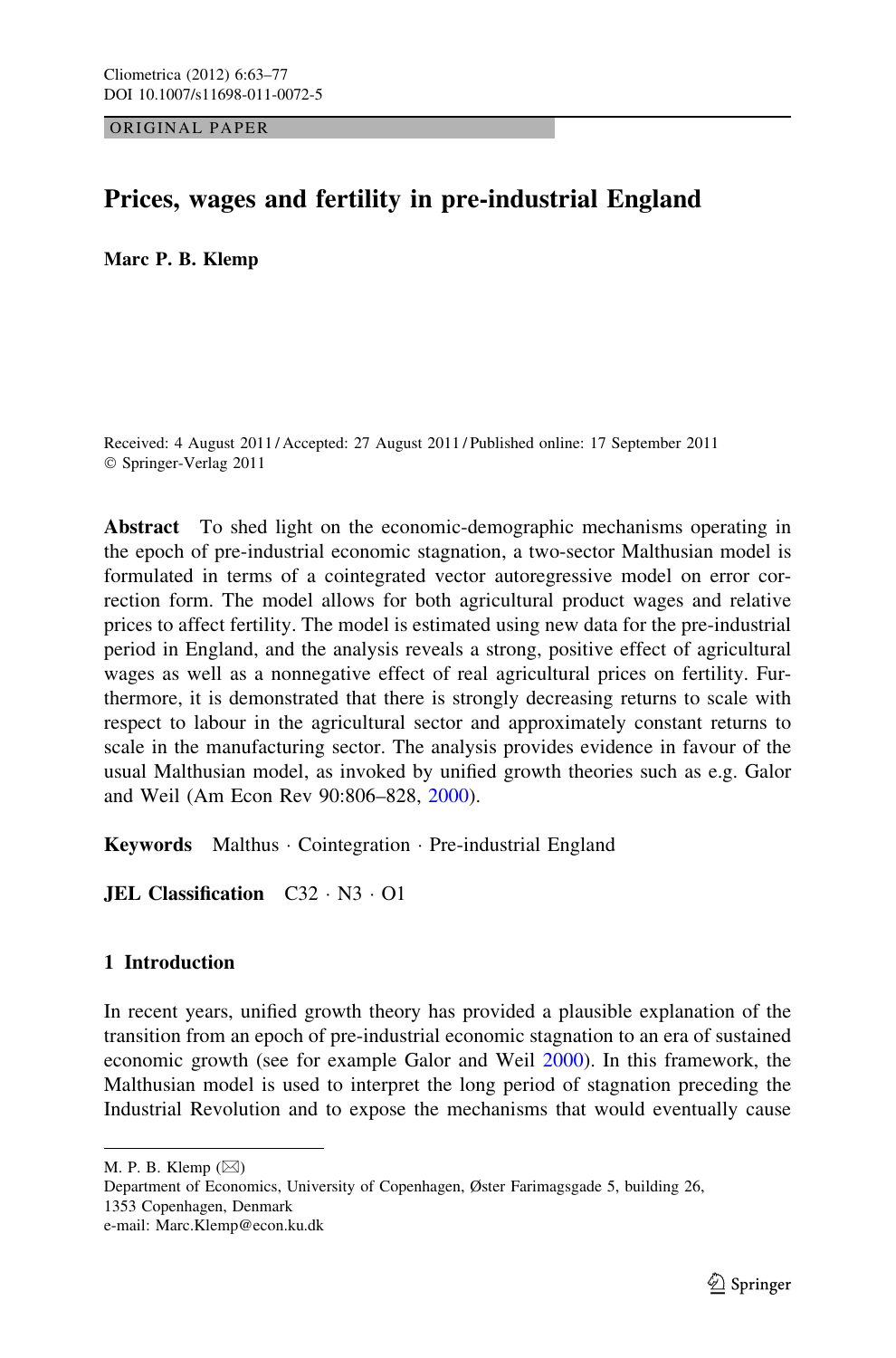the transformation to sustained economic growth. The essential outcome of the Malthusian model is that technological progress has no effect on living standards but is completely translated into increased population size through a positive effect of income on population growth combined with decreasing returns to scale with respect to labour. Strulik and Weisdorf ([2008\)](#page-14-0) suggests a particular mechanism in which the transformation from stagnation to growth is associated with changes in relative prices. They argue that the price of children (i.e. the price of food) relative to other goods plays a key role for the demand for children, an idea originally put forth by Weisdorf ([2008\)](#page-14-0).

The purpose of this paper is to examine the Malthusian model and the mechanism in Strulik and Weisdorf ([2008\)](#page-14-0). To do so, I present a simple way to analyse the effect of income and prices on fertility. I extend the model in Weisdorf ([2008\)](#page-14-0) and formulate a cointegrated vector autoregressive (CVAR) model, inspired by Møller [\(2008](#page-14-0)), to analyse the interplay between birth rates, agricultural product wages and agricultural prices divided by industrial prices. For the sake of brevity, I hereafter refer to product wages as ''wages'' and relative prices as ''prices''. Likewise, the terms ''industrial'' and ''manufacturing'' are used interchangeably. I employ the model on the new price data from Broadberry et al. ([2011\)](#page-13-0) and the wage data from Clark [\(2005](#page-13-0), [2007](#page-13-0)). The main goal of this analysis is to determine which variable wages or prices—plays the bigger role for fertility.

The existing literature has mainly focused on the estimation of one-sector Malthusian models without price effects. Among time-series studies, Galloway [\(1988](#page-14-0)) found the existence of a preventive check in five European countries (including England) before and during the eighteenth century. Lee and Anderson [\(2002](#page-14-0)) and Møller and Sharp ([2008\)](#page-14-0) focussed on England and found that the positive effect of wages on fertility persists throughout the eighteenth century. Nicolini ([2007\)](#page-14-0), on the other hand, found that the preventive check in England is quite strong from 1540 to 1740 but changes dramatically thereafter. Using the wage series from Clark [\(2005](#page-13-0)), Crafts and Mills ([2009\)](#page-13-0) performed similar analyses as Lee and Anderson ([2002\)](#page-14-0) and Nicolini [\(2007](#page-14-0)) and concluded that the preventive check breaks down already in the middle of the seventeenth century. In a cross-sectional setting, Ashraf and Galor ([2011\)](#page-13-0) directly tested whether technological improvements generates improved living standards in a large sample of countries in the preindustrial era. They found no long-run effect, completely consistent with the Malthusian model.

Compared to the one-sector cointegration analysis conducted in Møller and Sharp [\(2008](#page-14-0)), the main advantage of the present two-sector model is the inclusion of the potential price effect on fertility. While the model needs to be applied to data from several countries and time periods, the results reported in this paper do not lend strong support to the unified growth theory in Strulik and Weisdorf [\(2008](#page-14-0)).

### 2 Model

The model used in this paper is a modification of the model presented in Weisdorf [\(2008](#page-14-0)). Weisdorf's model is an overlapping generations (OLG) model that describes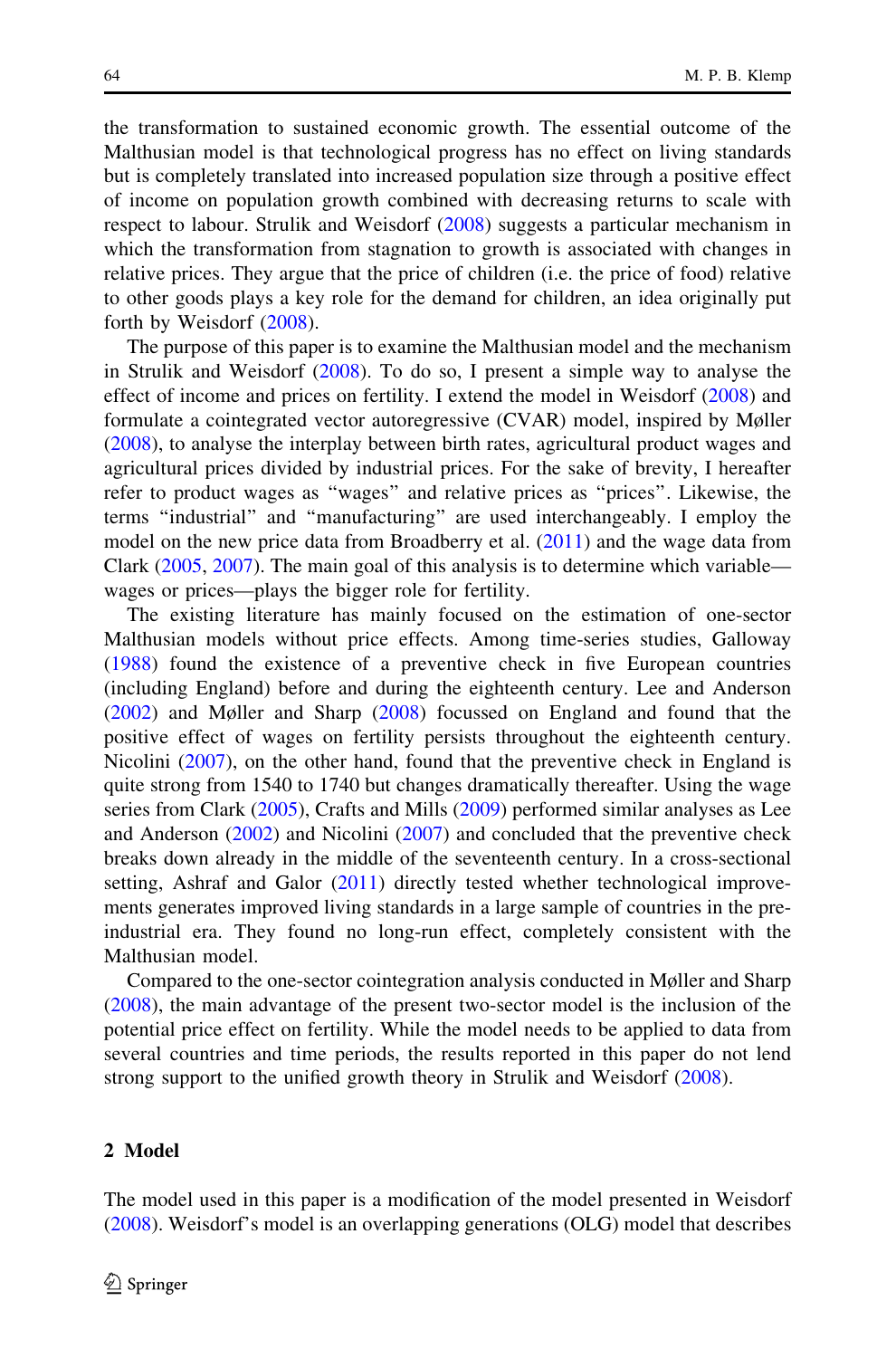<span id="page-2-0"></span>an economy with a manufacturing and an agricultural sector in which agents live for two periods. The agents have preferences over children and manufactured goods, and each generation gives birth to a certain number,  $n$ , of children and consume a certain number, m, of manufactured goods. The price of raising a child is one unit of the agricultural good.

The agents are assumed to have a hierarchy of demands. As adults, they are primarily concerned with having offspring and secondarily with consuming manufactured goods. Weisdorf models this by setting the income elasticity of demand of children to zero and describes the adult individuals' preferences with a quasi-linear utility function, u, of the form  $u(n,m) = \varphi \ln n + \gamma m$ .<sup>1</sup> The adult budget constraint is given by  $P_A n + P_M m = W$  where  $P_A$  is the price of food consumed by a child,  $P_M$  is the price of manufactured goods, and W is the nominal wage. Utility maximisation implies that the optimal lifetime demand for children is  $n = \left(\frac{\gamma}{\phi} \frac{P_A}{P_M}\right)$  $\left( \begin{array}{cc} 1 & -1 \end{array} \right)$ ;

i.e. a decreasing function of the price. If preferences are instead described by the standard Cobb-Douglas utility function,  $u(n, m) = \varphi \ln n + \gamma \ln m$ , the demand for children would be  $\frac{\phi}{\phi + \gamma} \frac{W}{P_A}$ , creating the well-known positive income effect from the Malthusian model. In the present model, there are two kinds of preventive checks: the usual Malthusian positive effect of wages on fertility and a negative effect of prices on fertility.

Furthermore, I modify the OLG model to better exploit availability of yearly data by using a period length of 1 year, introducing various autoregressive components and allowing for slow adjustment of the prices. I first introduce the stylised theory model and then augment it to produce the statistical model that I take to the data.

#### 2.1 Theory model

The response of fertility to changes in wages and prices is delayed by the time lag between the decision to have a child and the time at which pregnancy is achieved plus the natural delay caused by the 9-month waiting time from conception to birth. One way in which a couple could regulate fertility was by delaying or postponing their marriage, since marriage marked the intention to start a family and have children. Using historical English data from Wrigley et al. ([1997\)](#page-14-0), Klemp and Weisdorf ([2011\)](#page-14-0) documented that the average time from marriage to the first birth in couples where marriage seems to mark the onset of intercourse was around one and a half years. Therefore, it is reasonable to assume at least 1 year of response time of fertility to changes in wages and prices. Here, I will assume a lag of 1 year, and later I will allow for more lags in the birth relation. It is assumed in the model that the skill-corrected agricultural and industrial nominal wages are equal in the long run. I thus let the nominal agricultural wages represent the nominal wage level, whereby the fertility decision is determined by the agricultural product wages and the real prices. Formally, the gross population growth factor  $1 + b$  in period t, where b is the birth rate, is given by the equation

<sup>&</sup>lt;sup>1</sup> Weisdorf ([2008\)](#page-14-0) sets  $\varphi = \gamma = 1$ .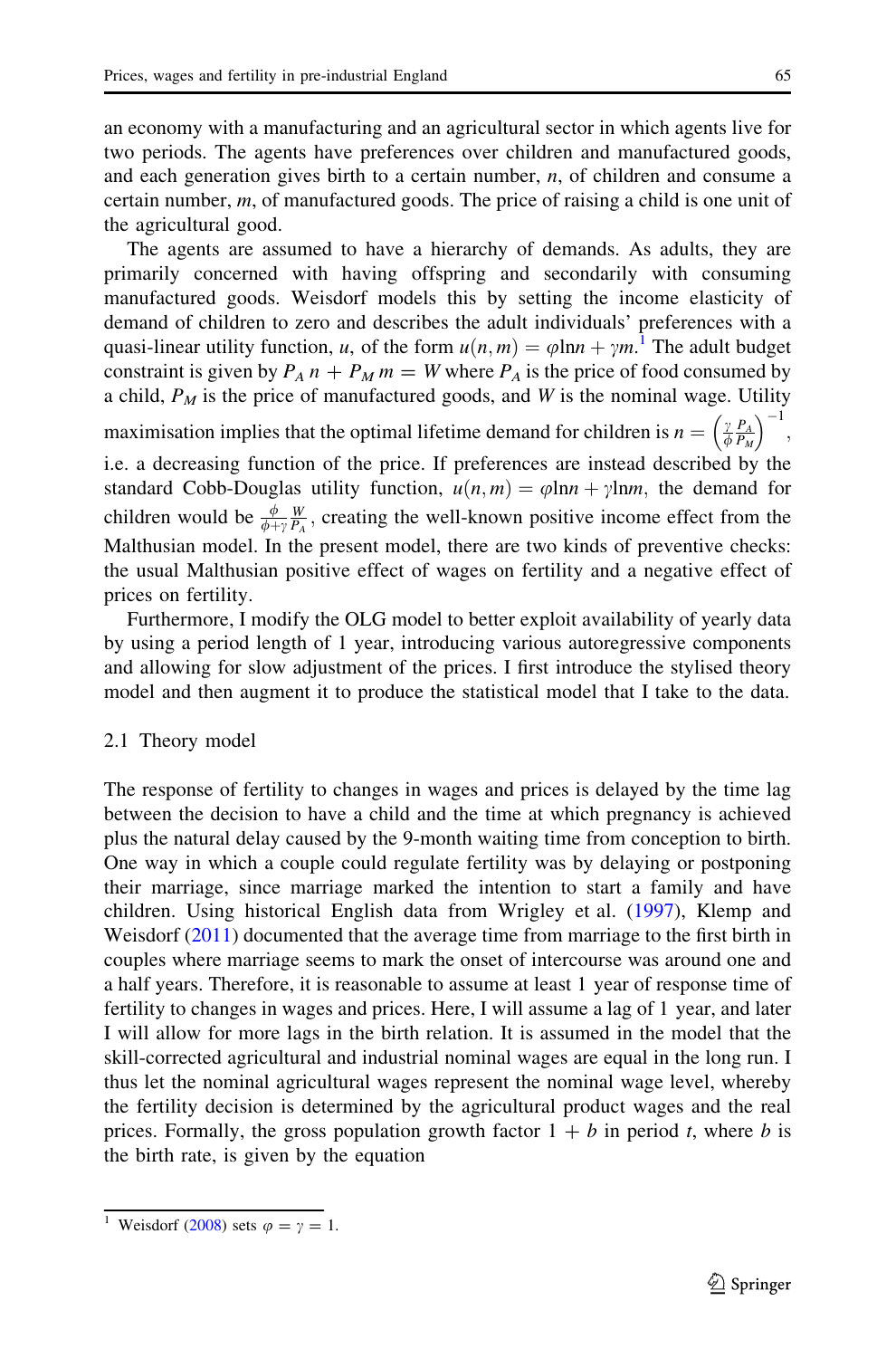$$
1 + b_t = f(W_{a,t-1}, P_{t-1}),
$$
\n(1)

<span id="page-3-0"></span>where  $W_a$  is the agricultural product wage and P is the agricultural prices divided by the manufacturing prices. I assume that the yearly gross population growth factor exhibits constant wage and price elasticities. Letting  $e(h, y)$  denotes the elasticity of a function  $h$  with respect to the yth argument, this translates to

$$
e(f,1) = \eta_W,\tag{2}
$$

$$
e(f,2) = -\eta_P. \tag{3}
$$

It is straightforward to show that the elasticity of the birth rate with respect to the wage is  $\epsilon_W = (1 + b^{-1})\eta_W$  and that the elasticity of births with respect to the prices is  $\epsilon_P = -(1 + b^{-1})\eta_P$ .

The production technology in each sector is described by the Cobb-Douglas function. Total production in the agricultural sector in period t is  $X_{a,t} L_{a,t}^{1-\lambda}$ , where  $X_a$ is the stock of agricultural technology,  $L_a$  is the labour force in agriculture and  $\lambda$  is a production scale parameter. Likewise, total production in the industrial sector in period t is  $X_{m,t} L_{m,t}^{1-\mu}$ , where  $X_m$  is the stock of manufacturing technology,  $L_m$  is the labour force in manufacturing and  $\mu$  is a production scale parameter.<sup>2</sup> By profit maximisation, the product wage in period t in the agricultural sector,  $W_{a,t}$ , is

$$
W_{a,t} = X_{a,t} L_{a,t}^{-\lambda}.
$$
\n<sup>(4)</sup>

Likewise, the product wage in period t in the manufacturing sector,  $W_{a,t}$ , is

$$
W_{m,t} = X_{m,t} L_{m,t}^{-\mu}.
$$
\n<sup>(5)</sup>

Assuming that individuals in any period, t, are employed in only one sector, the total labour force,  $L_t$ , is the sum of the labour force in the manufacturing sector,  $L_{m,t}$ , and in the agricultural sector,  $L_{a,t}$ , that is

$$
L_t = L_{m,t} + L_{a,t}.\tag{6}
$$

Each agent consumes one unit of agricultural goods per year. The equilibrium on the food market is therefore

$$
L_t = X_{a,t} L_{a,t}^{1-\lambda}.
$$
\n<sup>(7)</sup>

Note that in contrast to Weisdorf ([2008\)](#page-14-0), who assumed that individuals only demand food during the first half of life, I assume that individuals start to demand food following the year of birth. This assumption is appropriate given the short period.

Because production in the manufacturing sector is more skill-intensive than production in the agricultural sector, I allow for a wage skill premium, S, to labour in the manufacturing sector. In the long-run equilibrium, the prices adjust so that the skill-corrected real income of both sectors equalises, i.e.

$$
P_t = W_{m,t}/(SW_{a,t}),\tag{8}
$$

where  $P$  is the agricultural prices divided by the industrial prices. Given that shocks to the variables bring the economy out of the long-run equilibrium and that the

<sup>&</sup>lt;sup>2</sup> Weisdorf ([2008\)](#page-14-0) assumes  $\mu = 0$ .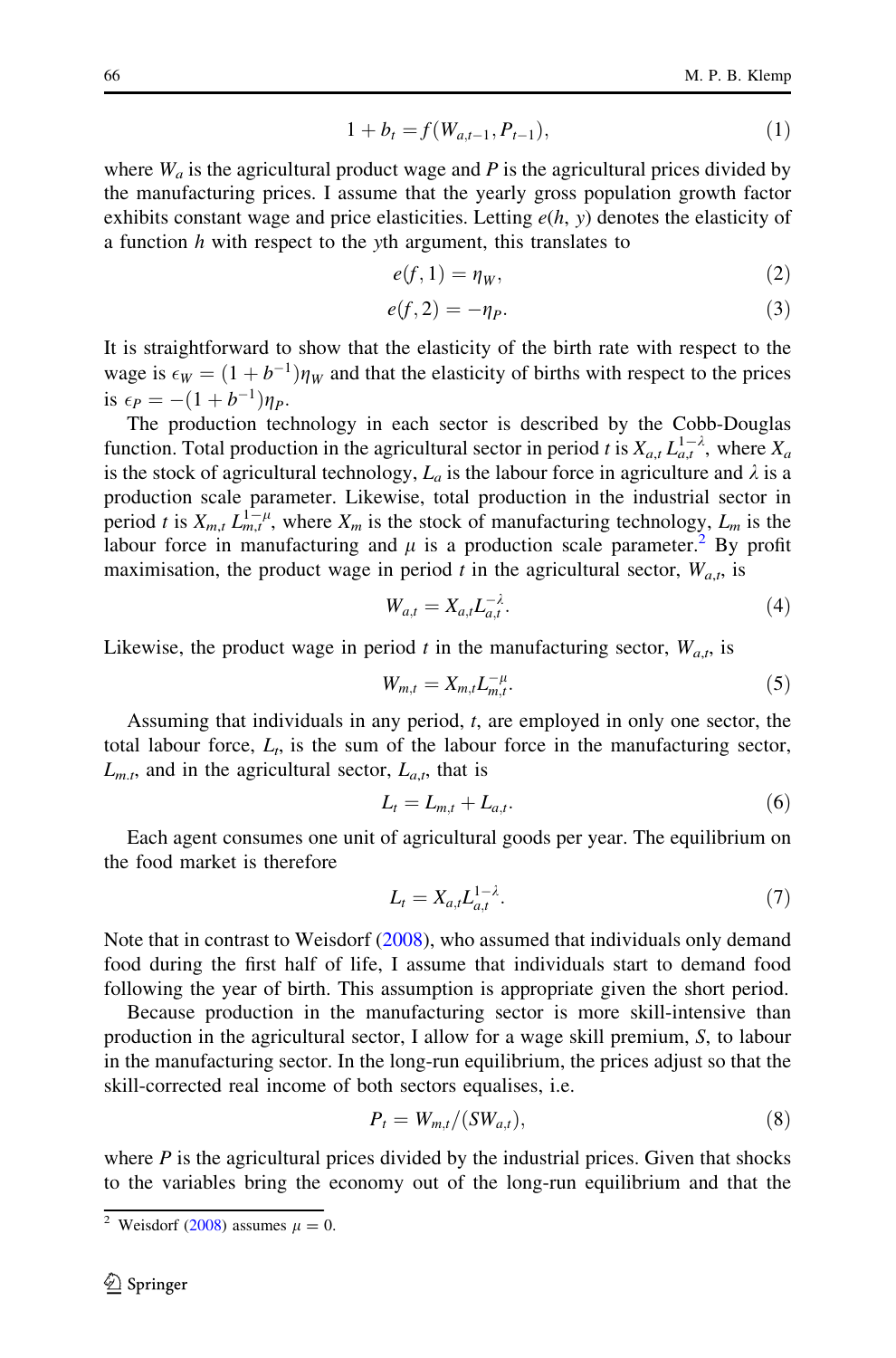<span id="page-4-0"></span>economy does not instantaneously recover from these shocks, I will allow for gradual adjustment of the prices in the empirical model.

Finally, migration is ignored, and the death rate is taken as exogenously given, whereby population evolves through the relation

$$
L_t = L_{t-1}(1 + b_{t-1} - d). \tag{9}
$$

An underlying assumption of this equation is that the labour force and the total population coincide. Although children enter the labour force after a lag of 10– 20 years, there is indeed an immediate effect of child birth on labour supply because parents need to work harder to support a larger family. Children, in other words, indirectly enter the labour force. As the children grow up and start to earn their own income, they instead become directly part of the aggregate labour force. Of interest here is the long-run effect, which is in any case that population growth leads to growth in the labour force. Given the fact that yearly data are available, it would entail a great loss of information to resolve the problem by aggregating the data into longer time periods. Instead, I will follow Møller and Sharp ([2008\)](#page-14-0), who used a similar line of reasoning, and allow for a gradual dynamic adjustment of the labour force.

Equations [1](#page-2-0)–9 characterise the economy and complete the stylised theory model. The next step is to linearise the model to formulate it in terms of a CVAR model. I let lowercase letters denote the logarithm of the corresponding capitalised variable. Using Eqs. [2](#page-3-0) and [3](#page-3-0), a log-linear approximation of Eq. [1](#page-2-0) around the long-run values  $w_{a,t-1} = \bar{w}_a$  and  $p_{t-1} = \bar{p}$ , where  $b_t = \bar{b}$ , is given by

$$
b_t = \eta_W w_{a,t-1} - \eta_P p_{t-1} + c_b, \tag{10}
$$

where  $c_b = \bar{b} - \eta_W \bar{w}_a + \eta_P \bar{p}$  is a constant. Equations [\(4](#page-3-0)) and ([5](#page-3-0)) are log-linearised by

$$
w_{a,t} = x_{a,t} - \lambda l_{a,t},\tag{11}
$$

$$
w_{m,t} = x_{m,t} - \mu l_{m,t}.\tag{12}
$$

Using that the sizes of the agricultural and manufacturing sectors are almost equal during the early eighteenth century (Crafts [1985](#page-14-0)), a log-linear approximation of Eq. [6](#page-3-0) is

$$
l_t = (1/2)(l_{m,t} + l_{a,t}) + \log(2). \tag{13}
$$

Equations [7](#page-3-0)–9 are linearised by

$$
l_t = x_{a,t} + (1 - \lambda)l_{a,t},
$$
\n(14)

$$
p_t = w_{m,t} - w_{a,t} - s,\t\t(15)
$$

$$
l_t = l_{t-1} + b_{t-1} - d.
$$
\n(16)

The complete linearised model consists of Eqs. 10–16.

#### 2.2 CVAR model

The next step is to formulate the theory model as a CVAR model in the four observable variables  $b_t$ ,  $p_t$ ,  $w_{m,t}$  and  $w_{a,t}$ . To do so, I need to model the evolution of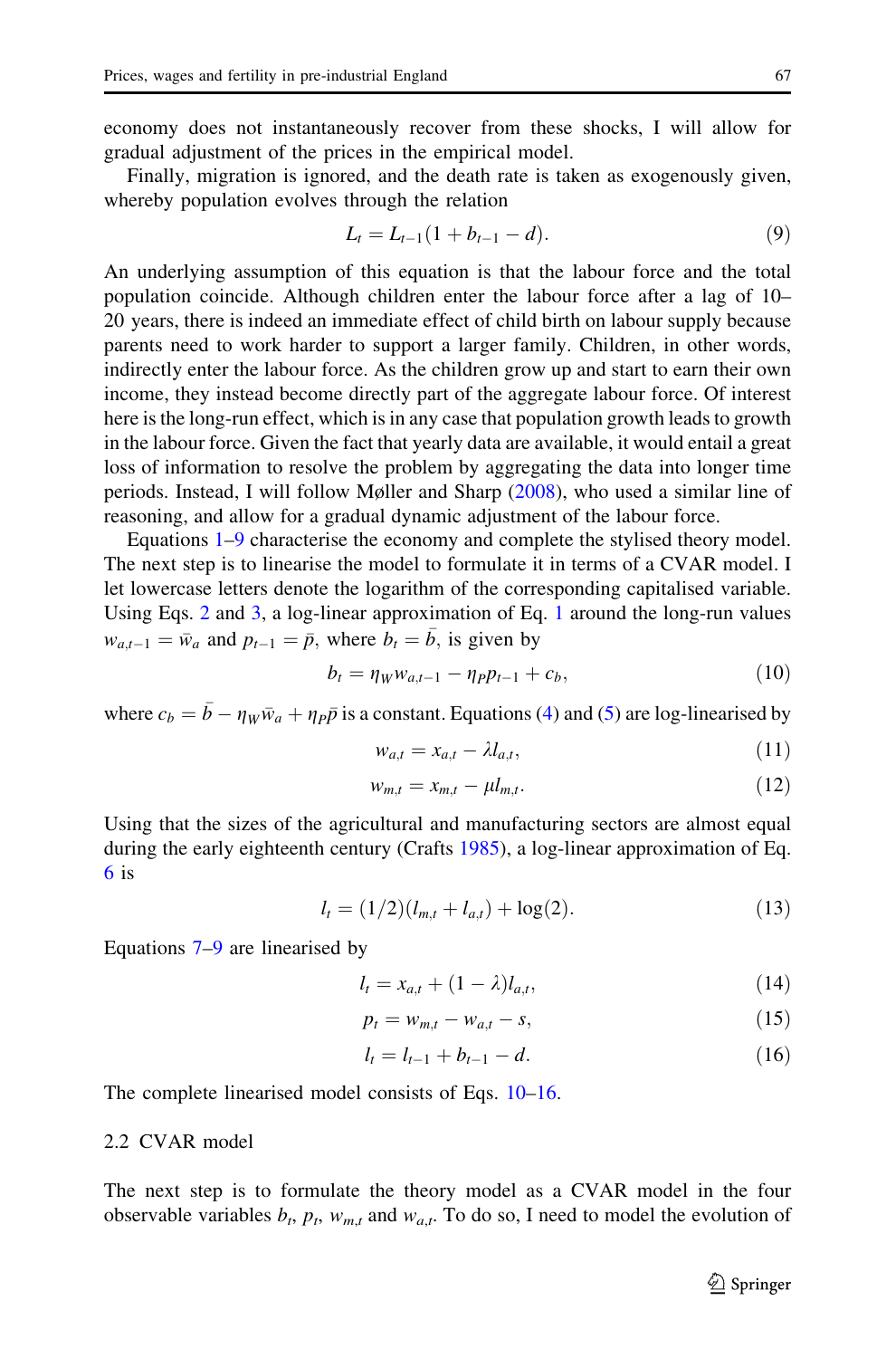the logarithms of the unobservable labour demand terms,  $x_{m,t}$  and  $x_{a,t}$ . I assume that both terms grow linearly:

$$
x_{a,t} = x_{a,t-1} + g_a,\tag{17}
$$

$$
x_{m,t} = x_{m,t-1} + g_m. \tag{18}
$$

This means that the there is exponential growth in the labour demand terms. A similar formulation is made by Lee and Anderson ([2002\)](#page-14-0), who assumed labour demand to grow exponentially but also allowed the growth rate to accelerate or decelerate stochastically over time. In the present two-sector model, the possibility of intersectoral labour mobility implies that the growth rate of the manufacturing wages depends on the growth rate of the agricultural labour demand if  $\mu \neq 0$  (see the definition of  $c_m$  below). Thus, it is much simpler to introduce a stochastic element only in the growth rate of the wages, as I do here, rather than in the labour demand terms. This amounts to assuming that there are stochastic trends in the wages, and it makes it possible to remove the labour force levels from the model. Furthermore, I add error terms to the crude birth rate and the prices.

To illustrate the correspondence between the theory model and the CVAR model, I first present what I term the ''simple'' CVAR model that includes no new assumptions. I then augment the model to produce the ''empirical'' CVAR model that I will take to the data.

Using Eqs. [10–16](#page-4-0) and the assumptions stated above, the autoregressive process is given by the equations:

$$
b_t = \eta_W w_{a,t-1} - \eta_P p_{t-1} + c_b + \varepsilon_{b,t},
$$
\n(19)

$$
p_t = w_{m,t} - w_{a,t} - s + \varepsilon_{p,t},\tag{20}
$$

$$
w_{m,t} = w_{m,t-1} - \hat{\mu} b_{t-1} + c_m + \varepsilon_{m,t}, \tag{21}
$$

$$
w_{a,t} = w_{a,t-1} - \hat{\lambda}b_{t-1} + c_a + \varepsilon_{a,t},
$$
\n(22)

where  $\hat{\mu} = \mu(1 - 2\lambda)/(1 - \lambda)$  and  $\hat{\lambda} = \lambda/(1 - \lambda)$  are the equilibrium scale effects,  $c_m = \hat{\mu}d - \frac{\mu}{1-\gamma}g_a + g_m + 2\log(2)\mu$  and  $c_a = \hat{\lambda}d + \frac{g_a}{1-\gamma}$ are constants, and  $\varepsilon_{b,t}, \varepsilon_{p,t}, \varepsilon_{m,t}, \varepsilon_{a,t}$  are normally distributed error terms with zero means and constant variances. The process can be written on the error correction form,

$$
\Delta y_t = \Pi y_{t-1} + \sum_{i=1}^{k-1} \Gamma_i \Delta y_{t-i} + \Phi D_t + \varepsilon_t, \qquad (23)
$$

where  $y_t$  is a *j*-dimensional vector containing the variables of interest,  $D_t$  is a *j*-dimensional vector of deterministic terms and  $\varepsilon_t$  is a *j*-dimensional vector of independent, multivariate normal error terms with zero mean and a constant nonsingular variance matrix. In the present case, where  $j = 4$ ,  $y_t = (b_t, p_t, w_{m,t}, w_{a,t})'$ ,  $k = 1$  and  $D_t = 1$ , the matrices are given by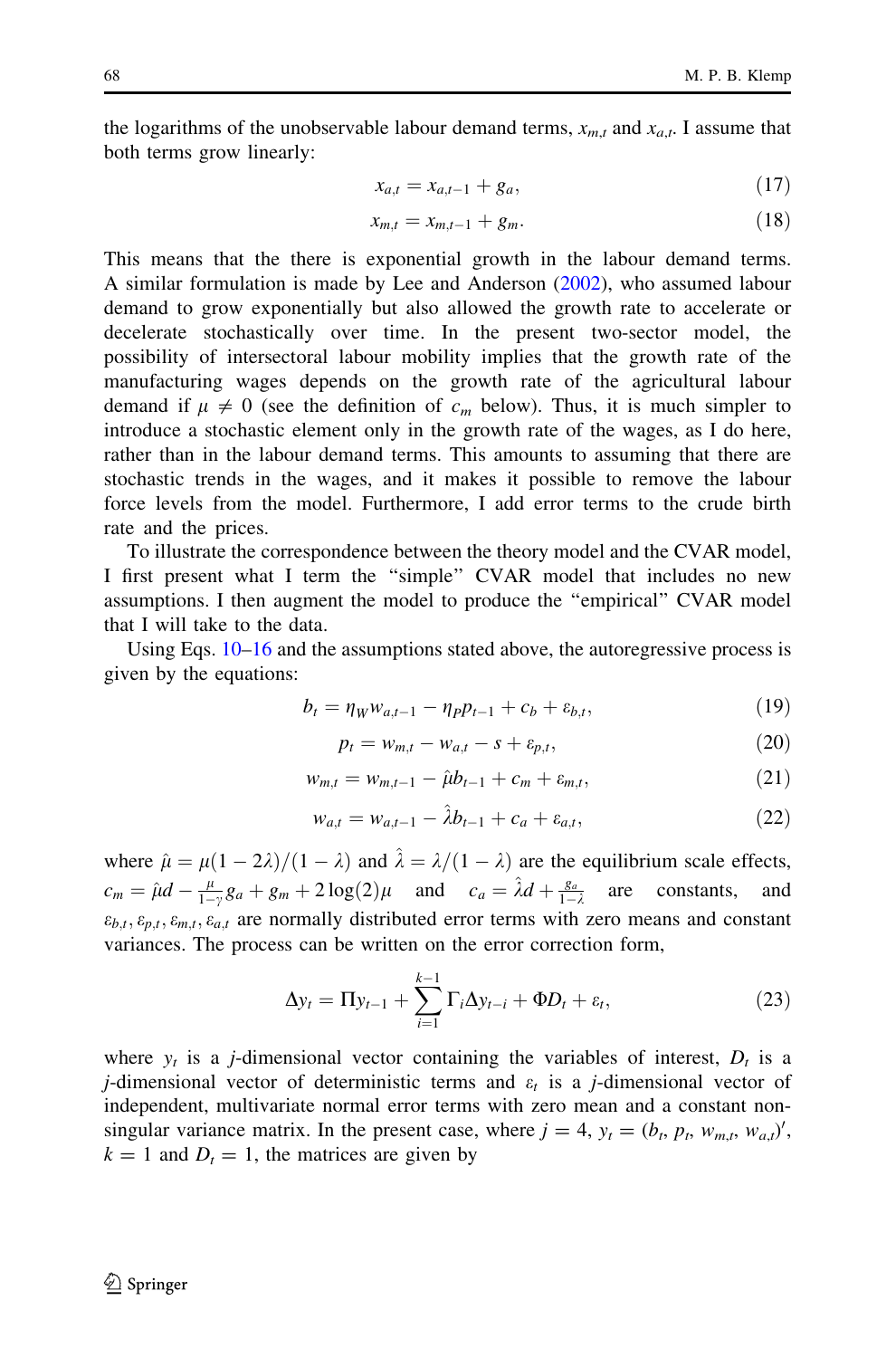$$
\Pi = \begin{pmatrix} -1 & -\eta_P & 0 & \eta_W \\ \hat{\lambda} - \hat{\mu} & -1 & 1 & -1 \\ -\hat{\lambda} & 0 & 0 & 0 \\ -\hat{\mu} & 0 & 0 & 0 \end{pmatrix} \text{ and } \Phi = \begin{pmatrix} c_b & \\ c_m - c_a - s \\ c_m & \\ c_a \end{pmatrix}.
$$
 (24)

If the conditions of Theorem 4.2 of Johansen (([1995\)](#page-14-0) (Granger's Representation Theorem) are satisfied, then  $y_t$  is a cointegrated  $I(1)$  process, and the model can be analysed with the Johansen maximum likelihood procedure (ibid.). The first condition is that the roots of the characteristic polynomial is either one or outside the unit disc and that at least one root is equal to one. The characteristic polynomial is in the present case given by

$$
C(z) = (1-z)\left(z^2\left((\hat{\lambda} - \hat{\mu})\eta_P + \hat{\lambda}\eta_W\right) + 1 - z\right).
$$
 (25)

Assuming  $0<(\hat{\lambda} - \hat{\mu})\eta_p + \hat{\lambda}\eta_w\lt 1$ , it follows that  $C(z) = 0$  when either  $z = 1$  or  $|z| > 1$ , and thus the first condition is fulfilled. The second condition is that  $|$  $\alpha'_\perp \Gamma \beta_\perp \neq 0$ , where  $\Gamma = I - \sum_{i=1}^k \Gamma_i$ . Assuming  $\frac{\hat{\lambda}}{\hat{\mu}} \frac{\eta_P + \eta_W}{\eta_P}$  $rac{+\eta_W}{\eta_P} \neq 1$ , it follows that  $|-\alpha'_{\perp}\Gamma\beta_{\perp}|=1-\frac{\hat{\lambda}}{\hat{\mu}}\frac{\eta_{P}+\eta_{W}}{\eta_{P}}$  $\frac{f^2 H_W}{\eta_P} \neq 1$ . Both of these assumptions are reasonable and also empirically valid. Because rank $(\Pi) = 3 \lt j$ , it follows from the Theorem that there exists  $p \times \text{rank}(\Pi)$  matrices  $\alpha$  and  $\beta$  with the same rank as  $\Pi$  such that  $\Pi = \alpha \beta'$ , where  $\beta$  is the cointegration vectors and  $\alpha$  is the adjustment coefficients. These matrices are unique up to a given normalisation. In the present case, the matrices are given by

$$
\alpha = \begin{pmatrix} -1 & -\eta_P & 0 \\ \hat{\lambda} - \hat{\mu} & -1 & 1 \\ -\hat{\mu} & 0 & 0 \\ -\hat{\lambda} & 0 & 0 \end{pmatrix} \text{ and } \beta' = \begin{pmatrix} 1 & 0 & 0 & 0 \\ 0 & 1 & 0 & -\frac{\eta_w}{\eta_P} \\ 0 & 0 & 1 & -\frac{\eta_w + \eta_P}{\eta_P} \end{pmatrix}.
$$
 (26)

The first cointegration vector shows that the crude birth rate is stationary. The second and third cointegration vectors show that the prices cointegrate with the wages in either sector.

The next step is to add some flexibility to the model with regard to the sluggishness of the system and the number of relevant lags and to account for unmodelled mechanisms that translate into autoregressive dynamics. This results in the empirical model, given by the equations

$$
b_t = \sum_{i=1}^k \eta_{w,i} w_{a,t-i} - \sum_{i=1}^k \eta_{p,i} p_{t-i} + \sum_{i=1}^k q_i b_{t-i} + c_b + \varepsilon_{b,t},
$$
 (27)

$$
p_t = \sum_{i=0}^k r_i w_{m,t-i} - \sum_{i=0}^k u_i w_{a,t-i} + \sum_{i=1}^k v_i p_{t-i} - s + \varepsilon_{p,t},
$$
 (28)

$$
w_{m,t} = w_{m,t-1} - \sum_{i=1}^{k} \hat{\mu}_i b_{t-i} + c_m + \varepsilon_{m,t},
$$
\n(29)

 $\bigcirc$  Springer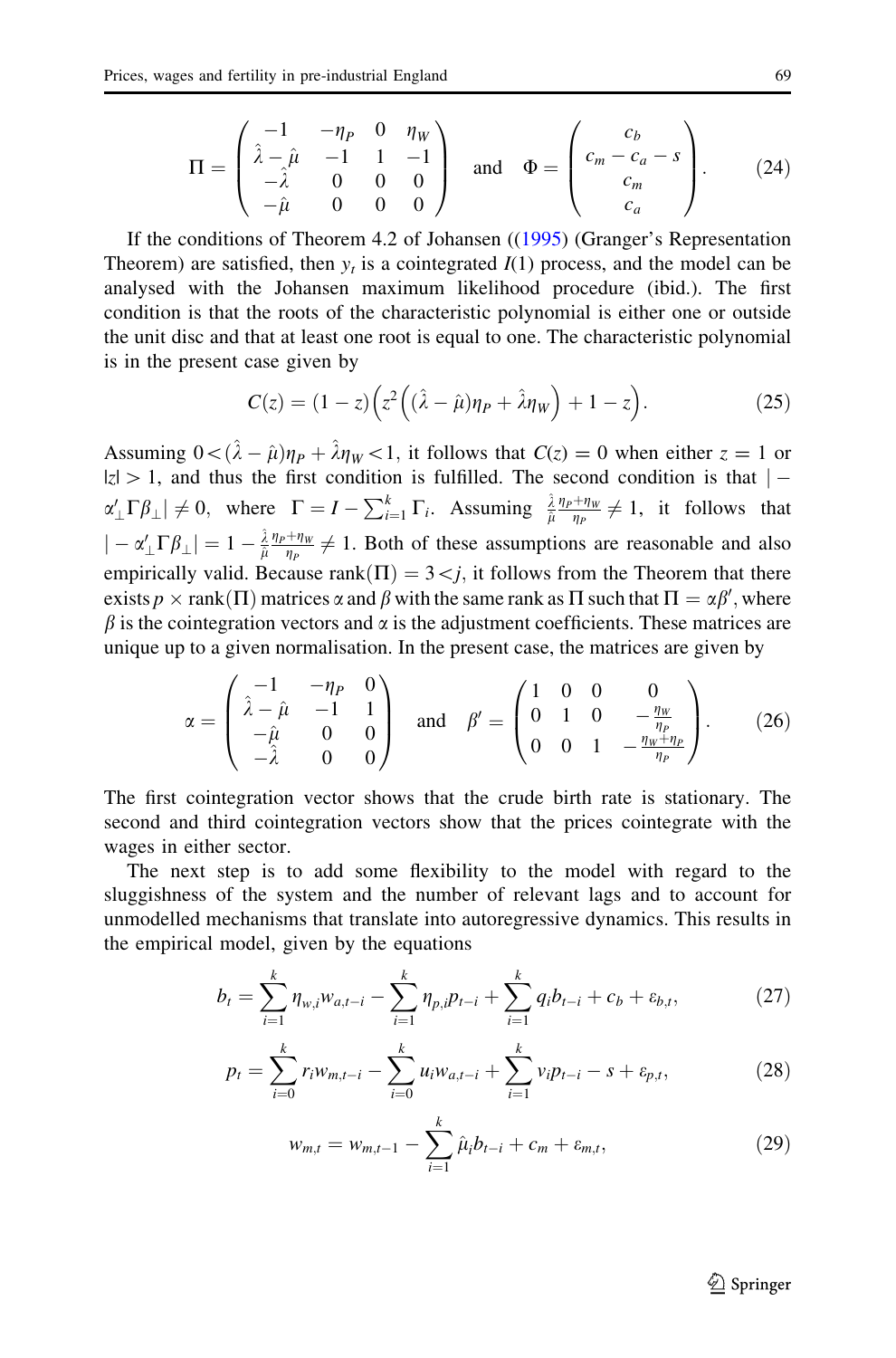$$
w_{a,t} = w_{a,t-1} - \sum_{i=1}^{k} \hat{\lambda}_i b_{t-i} + c_a + \varepsilon_{a,t}.
$$
 (30)

This implies the following matrices:

$$
\Pi = \begin{pmatrix}\n-(1-q) & -\eta_P & 0 & \eta_W \\
u_0\hat{\lambda} - r_0\hat{\mu} & -(1-\nu) & r & -u \\
-\hat{\mu} & 0 & 0 & 0 \\
-\hat{\lambda} & 0 & 0 & 0\n\end{pmatrix},
$$
\n(31)

where now the parameters of interest are redefined as  $\eta_P = \sum_{i=1}^k \eta_{p,i}, \eta_W = \sum_{i=1}^k \eta_{w,i}, \hat{\lambda} = \sum_{i=1}^k \hat{\lambda}_i, \hat{\mu} = \sum_{i=1}^k \hat{\mu}_i,$  and where  $q = \sum_{i=1}^k q_i, v = \sum_{i=1}^k v_i, r = \sum_{i=0}^k r_i$ , and  $u = \sum_{i=0}^k u_i$ ,

$$
\Gamma_{i} = \begin{pmatrix}\n-\sum_{i=2}^{k} q_{i} & \sum_{i=2}^{k} \eta_{p,i} & 0 & -\sum_{i=2}^{k} \eta_{w,i} \\
r_{0} \sum_{i=2}^{k} \hat{\mu}_{i} - u_{0} \sum_{i=2}^{k} \hat{\lambda}_{i} & -\sum_{i=2}^{k} v_{i} & -\sum_{i=2}^{k} r_{i} & \sum_{i=2}^{k} u_{i} \\
\sum_{i=2}^{k} \hat{\mu}_{i} & 0 & 0 & 0 \\
\sum_{i=2}^{k} \hat{\lambda}_{i} & 0 & 0 & 0\n\end{pmatrix},
$$
(32)

and

$$
\Phi = \begin{pmatrix} c_b \\ r_0 c_m - u_0 c_a - s \\ c_m \\ c_a \end{pmatrix} . \tag{33}
$$

Again, the rank of  $\Pi$  is three. The corresponding  $\alpha$  and  $\beta$  matrices are given by

$$
\alpha = \begin{pmatrix} -(1-q) & -\eta_P & 0 \\ u_0 \hat{\lambda} - r_0 \hat{\mu} & -(1-\nu) & r \\ -\hat{\mu} & 0 & 0 \\ -\hat{\lambda} & 0 & 0 \end{pmatrix} \text{ and } \beta' \begin{pmatrix} 1 & 0 & 0 & 0 \\ 0 & 1 & 0 & -\frac{\eta_W}{\eta_P} \\ 0 & 0 & 1 & -\frac{(1-\nu)\eta_W + u\eta_P}{r\eta_P} \end{pmatrix}.
$$
 (34)

The empirical and the simple CVAR models have the same fundamental structures: the crude birth rate is stationary, and the price cointegrates with the wages in agriculture and in manufacturing. The main difference between the empirical and the simple model is that the empirical model allows more flexibility in the coefficients in  $\alpha$  and that it removes the restrictions between  $\alpha_{1,2}$ ,  $\beta'_{2,4}$  and  $\beta'_{3,3}$ and the restrictions between  $\alpha_{2,1}$ ,  $\alpha_{3,1}$  and  $\alpha_{4,1}$ .

#### 3 Data

Data on the annual birth rate comes from the Anglican church books and is collected by the Cambridge Group for Population and Social Structure as documented in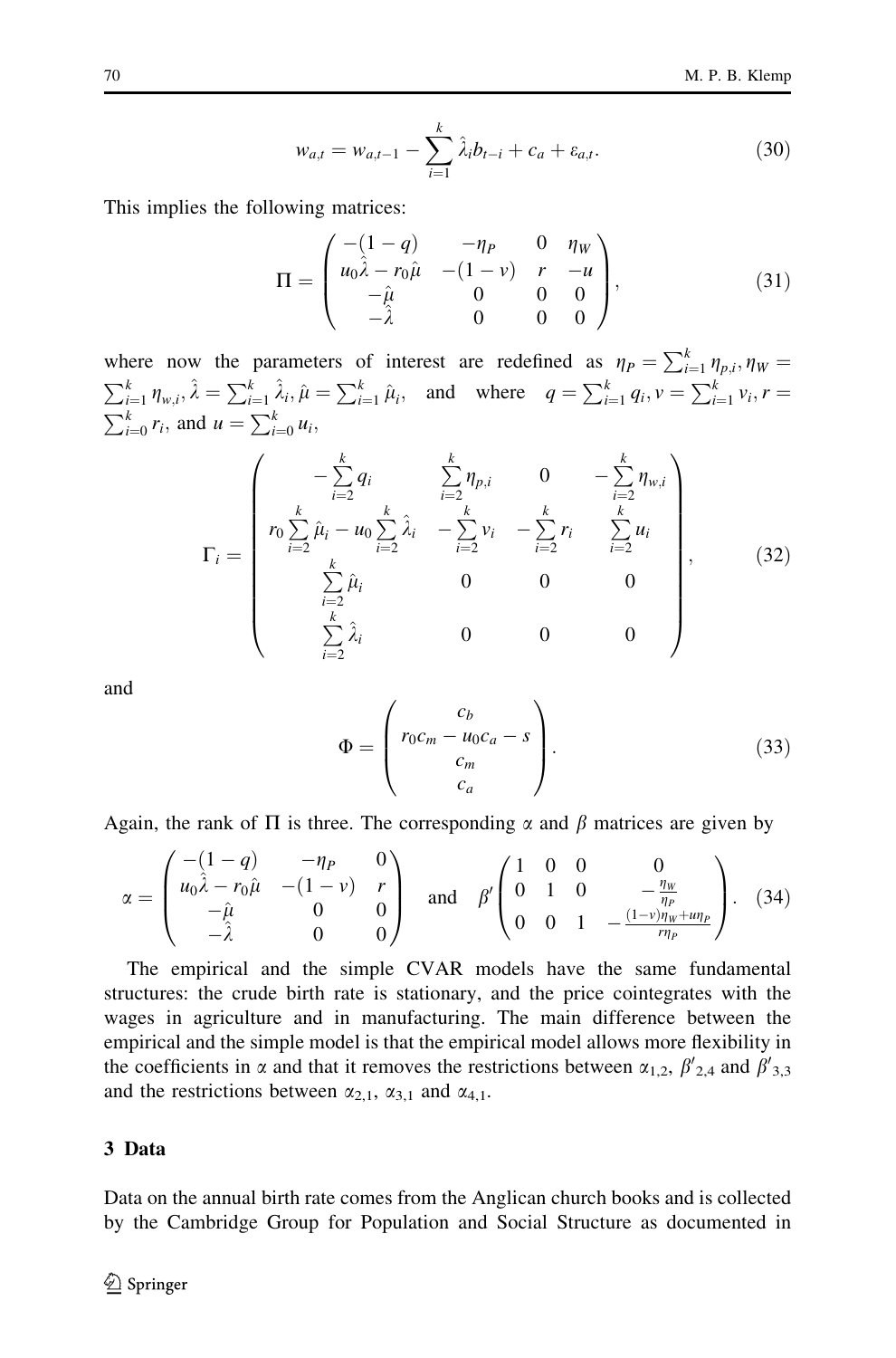Wrigley and Schofield ([1981\)](#page-14-0). The data cover the years 1541–1914 and are reported as the crude birth rate, i.e. births per 1,000 individuals. The birth rate variable used below is thus the crude birth rate divided by 1,000. The data are subject to methodological criticism related primarily to the back projection method used by Wrigley and Schofield to estimate the population size, which is needed to calculate the crude birth rate (Lee [1985](#page-14-0)). Lee concluded, however, that Wrigley and Schofield's estimates are robust. It is important to note that although the population size is estimated on a 5-year basis, the crude birth rate is based on the actual number of recorded births in the observed parishes on a yearly basis. Therefore, the crude birth series contain yearly variation. Furthermore, the number of births per year has much more variation than the population size, which means that knowledge of the exact population size is of little importance.

I use the new estimates of the industrial and agricultural prices for the years 1700–1870 presented by Broadberry et al. [\(2011](#page-13-0)). Nominal wages for industrial and agricultural labour are provided by Clark [\(2005](#page-13-0), [2007\)](#page-13-0). Wages to manufacturing labour are composed of wages to 29 different types of workers, and wages to agricultural labour are composed of day wages of various kinds of agricultural workers and payment for threshing services.

All necessary data are available for the period 1700–1869. The baseline results, presented in the next section, are based on the period 1701–1759. The plots of the data in this period, provided by Fig. [1,](#page-9-0) indicate that all four time series are difference-stationary. Three key periods characterised by low birth rates, high prices and low wages in agriculture strike out in the plots. The first period is in 1709 and is associated with The Great Frost which was an extraordinarily cold winter in 1708/1709—the coldest winter since 1500 (Luterbacher et al. [2004\)](#page-14-0). The second period is in 1728–1729 and is associated with the English subsistence crisis around 1727–1728, caused by harvest failure and epidemic disease that greatly affected child mortality and the longevity of surviving children (Appleby [1980;](#page-13-0) Klemp and Weisdorf, forthcoming). The third period is 1740–1742 and is associated with the spread of epidemic disease following the severe winter of 1739/1740 (Post [1984\)](#page-14-0).

#### 4 Estimation

To estimate the CVAR model, I first find a well-specified, unrestricted VAR model using the general-to-specific methodology. I then impose the reduced-rank restriction and the restrictions implied by the theory on the  $\alpha$  and  $\beta$  matrices and estimate the model. Estimations are performed with PcGive version 13.1 and Autometrics version 1.5e in OxMetrics version 6.10 (Doornik and Hendry [2009;](#page-14-0) Doornik [2009](#page-14-0)) and CATS version 2 in RATS version 6.30 (Dennis [2006\)](#page-14-0). It is not possible to impose the restrictions on the  $\Gamma_i$  matrices, i.e. on the short-run dynamics. This is not problematic as the short-run effects do not matter asymptotically.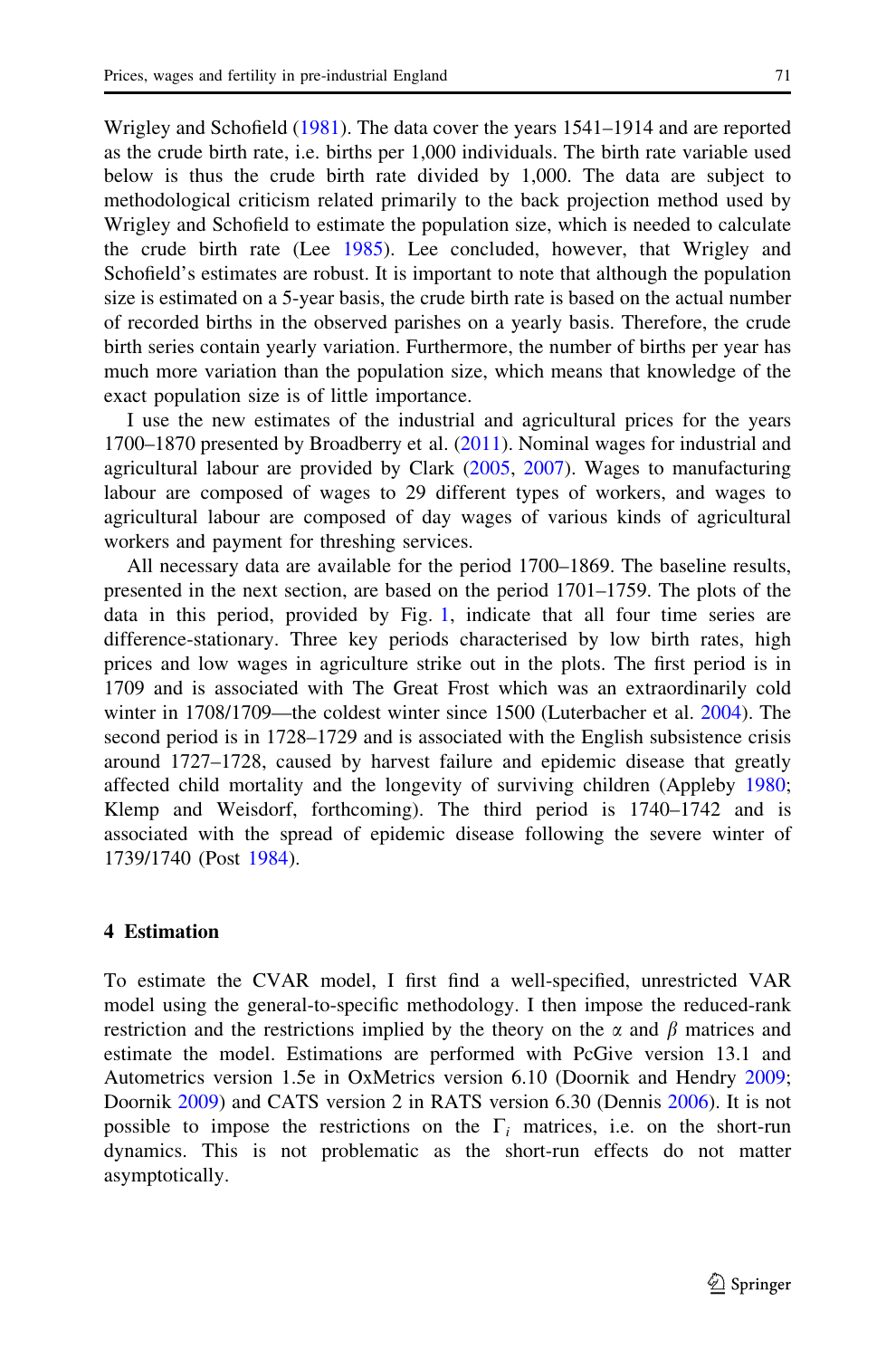<span id="page-9-0"></span>

Fig. 1 Levels and differences of the data. Source: Wrigley and Schofield ([1981\)](#page-14-0), Broadberry et al. ([2011\)](#page-13-0), Clark ([2005;](#page-13-0) [2007\)](#page-13-0) and own calculations

#### 4.1 Unrestricted VAR model

I use the automated general-to-specific model-selection procedure, Autometrics, which is implemented in PcGive. Autometrics takes a general unrestricted model (GUM) as given and simplifies it, following multiple simplification paths. Each simplified model is required to pass various model specification tests, and formal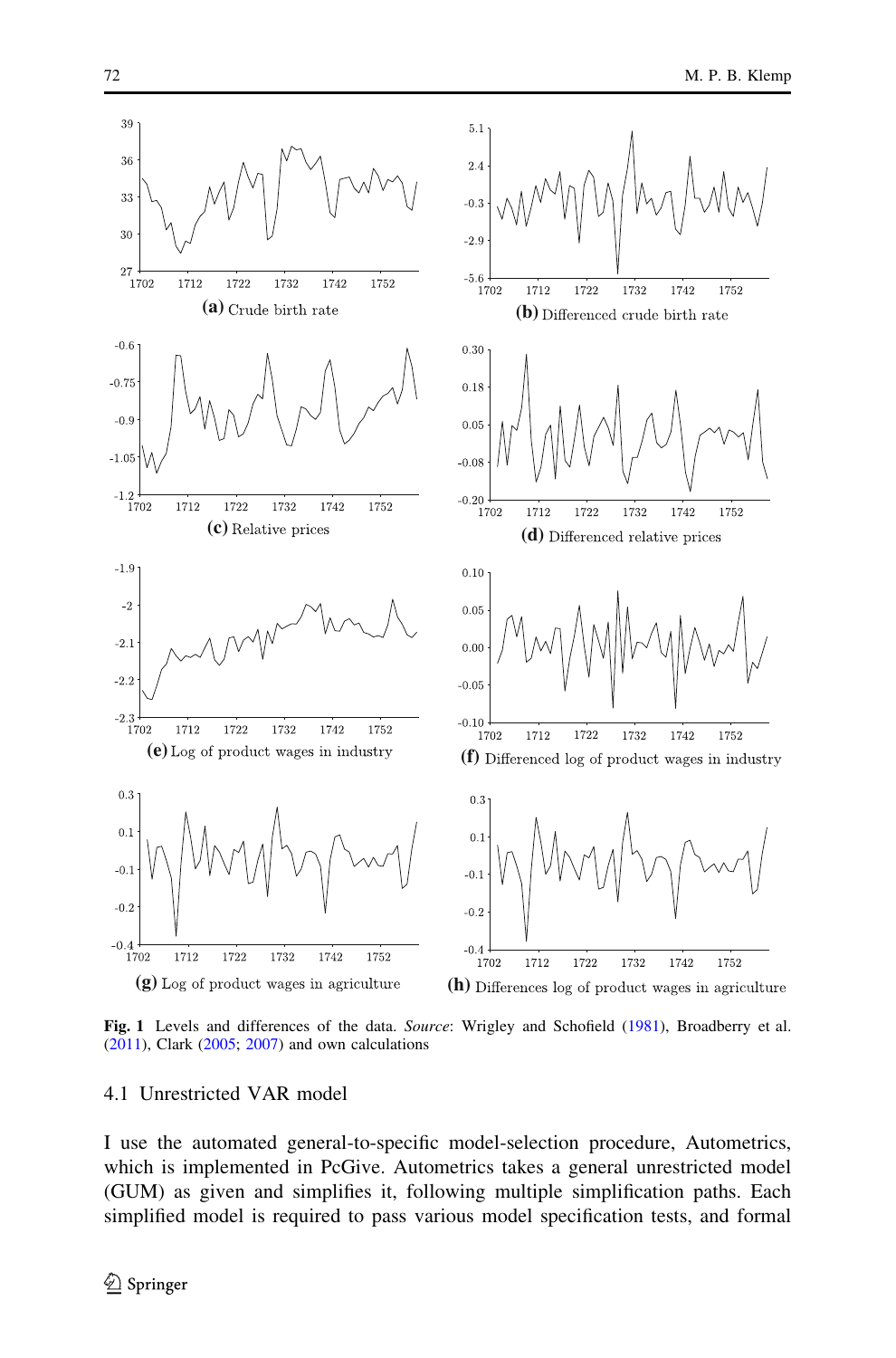criteria are used to pick one of possibly many simplified models. The procedure finds and includes significant impulse dummies.

In accordance with Møller and Sharp [\(2008](#page-14-0)), I initially restrict the estimation to the period before 1760, which is usually considered within the pre-industrial period. Initial investigations reveal that the year 1700 produces a large residual, and therefore, I exclude it from the baseline sample. The results reported below are thus based on the sample years 1701–1759. I later re-introduce the observation from the year 1700 and include years after 1759 as robustness checks.

I formulate a GUM with three lags and a constant and run Autometrics with the standard settings and outlier detection by large residuals.<sup>3</sup> This procedure results in a VAR with one lag on  $n_t$ ,  $p_t$ ,  $w_{m,t}$ , two lags on  $w_{a,t}$ , impulse dummies in 1709 and 1740, and a transitory impulse dummy in 1727–1728 corresponding exactly to the three periods described earlier. To perform the cointegration analysis I need to include the same number of lags on all variables. Because each additional lag in the model introduces 16 additional explanatory variables, I exclude the second lag on  $w_{a,t}$ <sup>4</sup> I formulate a new GUM with one lag and a constant and re-run Autometrics. The resulting model has one lag on each variable, an impulse dummy in 1709 and 1740 and a transitory impulse dummy in 1727–1728. This model is the baseline unrestricted VAR model. When imposing the reduced-rank restriction, I will allow for a trend and breaks in the cointegrating relations in 1709 and 1740

#### 4.2 Restricted model

Before I impose the restrictions, I perform the  $I(1)$  and  $I(2)$  rank tests implemented in CATS. I include a trend in the cointegrating relations (the CIDRIFT option) and simulate the critical values of the rank test distribution of the model with the dummies and the break using a random walk length of 5000 and 5000 replications. The I(1) test indicates a rank of two ( $p = 0.306$ ) or three ( $p = 0.420$ ). The I(2) test requires a model with a least two lags on all variables. Furthermore, it is not possible to simulate the critical values of the I(2) test. I therefore include a second lag and perform the test without dummies and breaks. The test quite clearly indicates that there are no  $I(2)$  trends in the system and that the rank is either two  $(p = 0.336)$  or three  $(p = 0.537)$ . Based on these criteria, it seems reasonable to impose the restriction rank $(\Pi) = 3$ .

I impose the identifying restrictions on  $\alpha$  and  $\beta$ , remove insignificant coefficients and estimate the final model. The break in 1740 and the trend were found to be insignificant in the cointegrating relations. The break in 1709 was only significant in the first cointegrating relation, corresponding to a shift in the birth rate. Furthermore, the manufacturing scale effect was insignificant. The restrictions are accepted for the baseline sample with  $p = 0.200$ . The estimates of  $\alpha$ ,  $\beta'$  and  $\Phi$  are

<sup>&</sup>lt;sup>3</sup> I use the large residual detection of outliers instead of the dummy saturation procedure because the former is able to detect the temporary effect of the famine in 1727–1728.

<sup>&</sup>lt;sup>4</sup> A VAR model with too few lags tend to produce autocorrelated residuals (see for example Juselius [2006](#page-14-0) p. 72). In the present case, autocorrelation is not a problem, indicating that a lag length of 1 is suitable.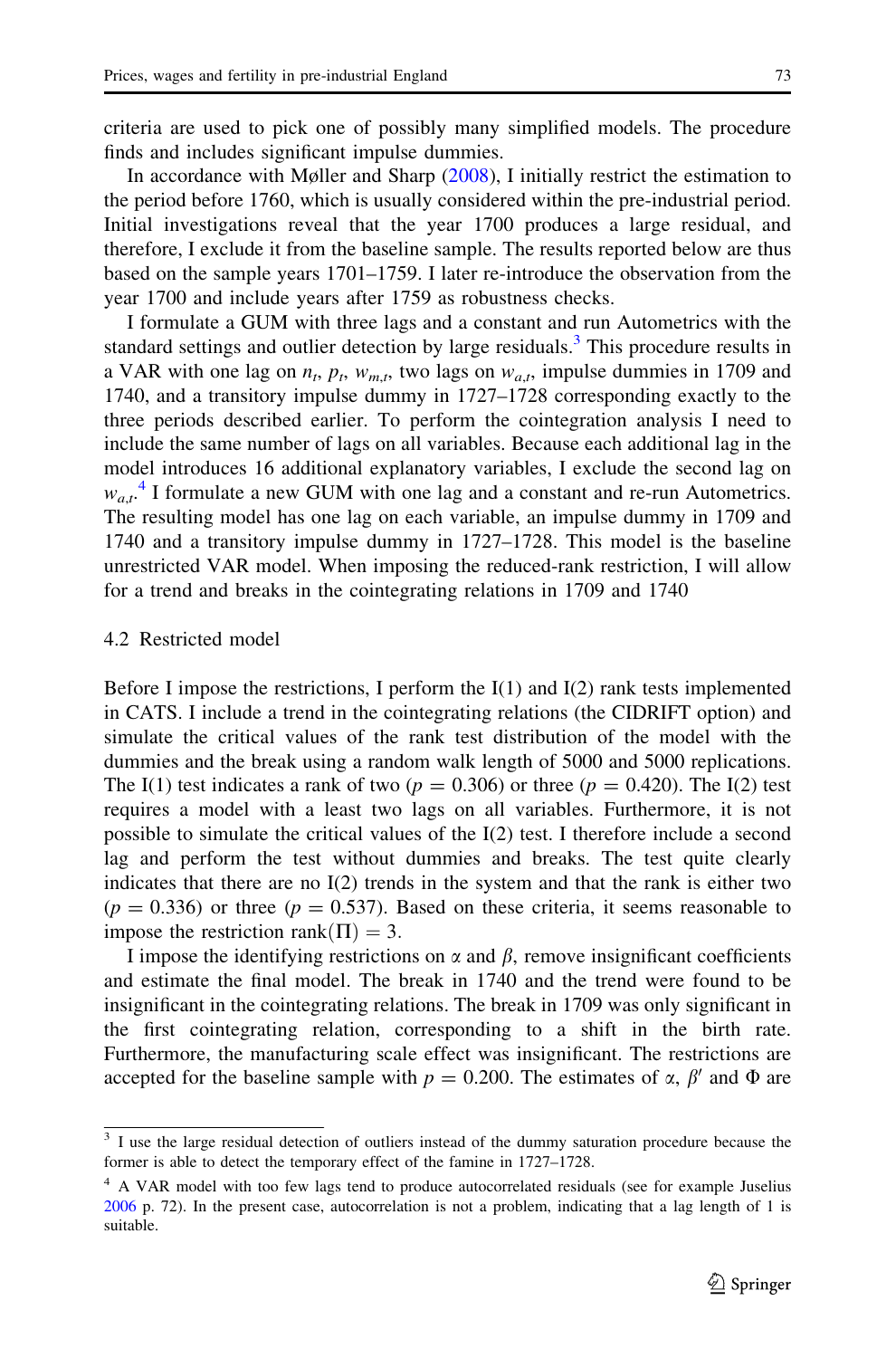| <b>Table 1</b> Estimated $\alpha$ matrix | $\Delta b_t$     | $-0.655$ <sup>*</sup> | $1.397 \times 10^{-3}$     | $\boldsymbol{0}$ |  |  |
|------------------------------------------|------------------|-----------------------|----------------------------|------------------|--|--|
|                                          |                  | (0.097)               | $(0.252 \times 10^{-3})^*$ | $(-)$            |  |  |
|                                          | $\Delta p_t$     | 17.660                | $-0.428$ <sup>*</sup>      | $0.481*$         |  |  |
|                                          |                  | $(4.325)^{*}$         | (0.106)                    | (0.122)          |  |  |
|                                          | $\Delta w_{m,t}$ | $\overline{0}$        | $\theta$                   | $\boldsymbol{0}$ |  |  |
|                                          |                  | $(-)$                 | $(-)$                      | $(-)$            |  |  |
|                                          | $\Delta w_{a,t}$ | $-15.532$             | $\overline{0}$             | $\boldsymbol{0}$ |  |  |
|                                          |                  | $(4.419)^*$           | $(-)$                      | $(-)$            |  |  |
|                                          |                  |                       |                            |                  |  |  |
|                                          |                  |                       |                            |                  |  |  |

| matrix | $b_{t}$        | $p_t$    | $W_{m,t}$ | $W_{a,t}$   | $B_{1709}$                 |
|--------|----------------|----------|-----------|-------------|----------------------------|
|        |                | $\Omega$ | $\Omega$  | $\Omega$    | $-2.516 \times 10^{-3}$    |
|        | $(-)$          | $(-)$    | $(-)$     | $(-)$       | $(0.736 \times 10^{-3})^*$ |
|        | $\overline{0}$ |          | $\theta$  | 7.171       | 0                          |
|        | $(-)$          | $(-)$    | $(-)$     | $(0.839)^*$ | $(-)$                      |
|        | $\overline{0}$ | $\Omega$ |           | 5.456       | 0                          |
|        | $(-)$          |          | $(-)$     | $(0.741)^*$ |                            |
|        |                |          |           |             |                            |

**Table 2** Estimated  $\beta'$ 

given in Tables 1, 2 and [3.](#page-12-0) Note that there are no standard errors to report for the restricted coefficients.

An asterisk indicates statistical significance at the 5 per cent level. The implied estimates of the parameters of interest are  $\eta_P = -1.397 \times 10^{-3}$ ,  $\eta_W = 10.015 \times$  $10^{-3}$ ,  $\hat{\mu} = 0.000$  (imposed and accepted) and  $\hat{\lambda} = 15.532$ . The estimates of the autoregressive parameters are  $q = 0.345$ ,  $v = 0.572$ ,  $r = 0.481$  and  $u = 0.448$ .

The negative estimate of  $\eta_P$  means that higher prices lead to a higher birth rate in the following years. This result is robust to changes to the model and the sample, as will be explained further below. However, the effect is small: the elasticity of the gross population growth factor with respect to prices is less than one-seventh of the elasticity with respect to the product wage. It is convenient to obtain the elasticity of the birth rate with respect to prices and wages. The mean birth rate in the baseline sample is 0.033. Using this in the formulas on page 4 yields the miniscule point elasticity  $\epsilon_P = 0.044$ , which means that an increase in prices of one per cent increases the birth rate by just about 0.044 per cent. The point elasticity of wages is  $\epsilon_W = 0.314$  meaning that a one per cent increase in wages increases the birth rate by about 0.314 per cent. This estimate is in line with the size of estimates for the midsixteenth to the mid-nineteenth centuries period reported in Lee and Anderson [\(2002](#page-14-0)), ranging from 0.123 to 0.14.

It is straightforward to back out the estimates of  $\mu$  and  $\lambda$ . Because  $\hat{\mu} = 0$ , it follows directly from the definition of  $\hat{\mu}$  that  $\mu = 0$ , which means that there is constant returns to scale in the manufacturing sector. Likewise, given the definition of  $\lambda$ , the value of  $\lambda$  is found to be  $\lambda = 0.940$ , which means that there is strongly decreasing returns to scale in the agricultural sector. This result is interesting in light of Møller and Sharp [\(2008](#page-14-0)), who found constant returns to scale on the aggregate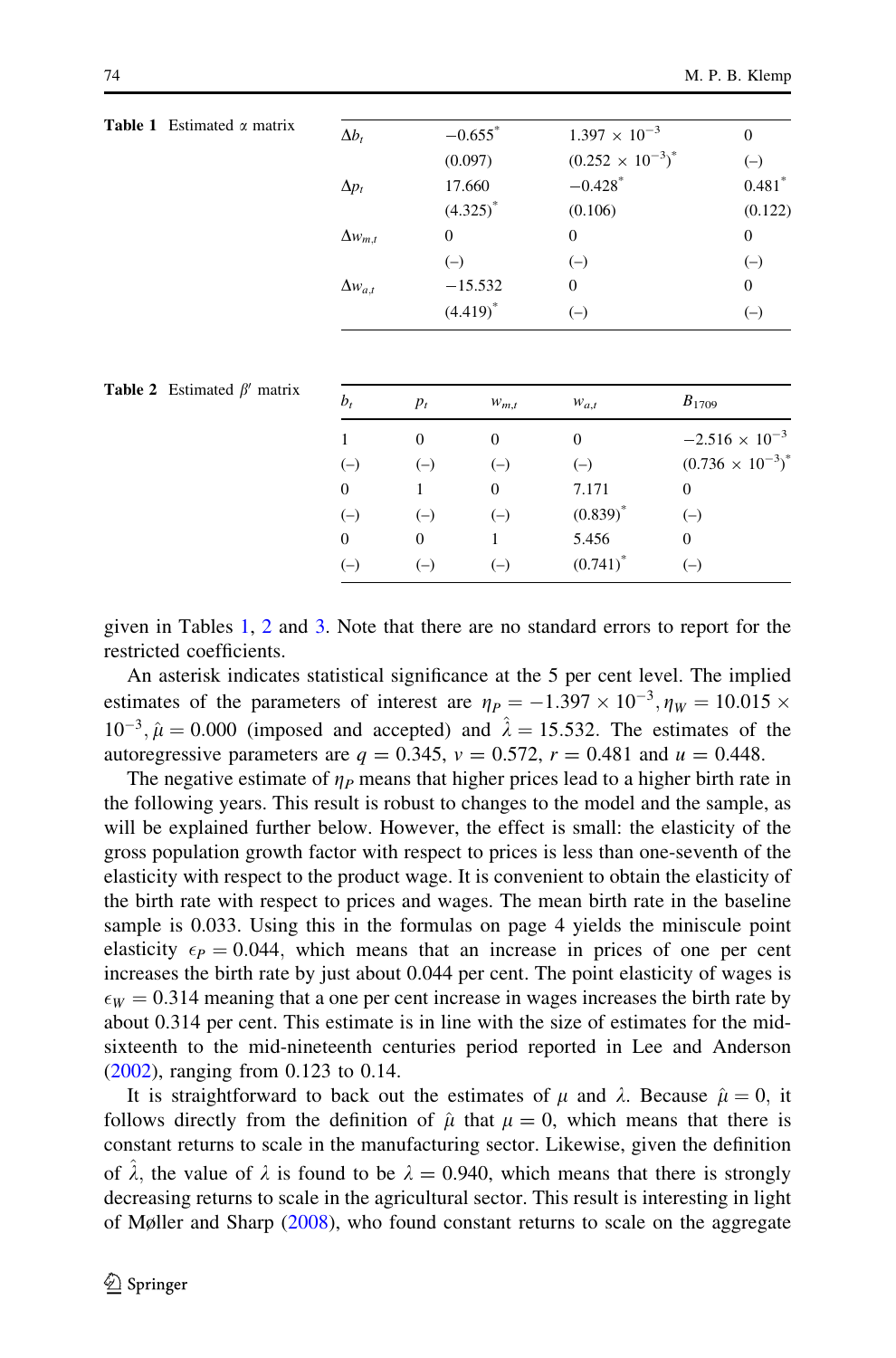<span id="page-12-0"></span>

| <b>Table 3</b> Estimated $\Phi$ Matrix |           |          |  |
|----------------------------------------|-----------|----------|--|
|                                        | $n_{t}$   | 0.040    |  |
|                                        | $p_t$     | $-0.758$ |  |
|                                        | $W_{m,t}$ | 0.005    |  |
|                                        | $W_{a,t}$ | 0.488    |  |

level. It is realistic that the manufacturing sector is much closer to having constant returns to scale than the agricultural sector, because it is much less dependant on land, which is an approximately fixed factor. Because  $\mu = 0$ , the third coordinate of  $\Phi$  provides an estimate of  $g_m$ . The growth rate of manufacturing technology during the pre-industrial period under investigation is found to be a mere 0.5 per cent per year.

Overall, the model appears to describe the data quite well: starting with a parsimonious unrestricted VAR model, the restrictions are accepted on a relatively long time-series sample in the relevant period. The estimates are all in line with the a priori, except for the positive effect of prices, and the coefficient sizes are reasonable.

## 4.3 Robustness

Next I examine the robustness of the results to changes in the sample, different model-selection settings and inclusion of the manufacturing product wage in the fertility equation.

The restrictions are accepted and the conclusions unchanged when 1700 is included in the sample and even when the sample is extended to the period 1700–1769 ( $p = 0.056$ ). The *p*-value fall below 0.05 after 1770 and continues to decrease as more observations are included, but it may be possible to accept the restrictions on an even longer sample by including dummies and breaks in the period after 1759.

I perform the analysis on the baseline sample using variations in the settings of Autometrics. In all models, I allow for a break in 1709. First, I try different settings related to the number of included regressors. I use the ''huge'' model size setting, which generates a model that includes impulse dummies in 1709, 1717, 1731, 1740, 1754 and 1757 and a transitory impulse dummy in 1727–1728. The qualitative conclusions remain the same (the restrictions are accepted with  $p = 0.057$ ), although the both effects are now smaller  $(\eta_P = 0.623 \times 10^{-3}$  and  $\eta_W = 7.975 \times 10^{-3}$ ). I then use the "tiny" model size setting, and again the qualitative conclusions are unchanged (the restrictions are accepted with  $p = 0.157$ ) with smaller effects ( $\eta_P = 0.358 \times 10^{-3}$  and  $\eta_W = 9.248 \times 10^{-3}$ ).

Using outlier detection by dummy saturation with the default model size setting results in a model with impulse dummies in 1709, 1727, 1728, 1730, 1740 and 1757, the *p*-value drops to  $p = 0.020$ , but the estimates remain almost unchanged  $(\eta_P = 1.217 \times 10^{-3}$  and  $\eta_W = 9.178 \times 10^{-3}$ ). Changing the start of the sample to 1702 leads to acceptance of the restrictions ( $p = 0.057$ ).

I also included the manufacturing product wage in the fertility equation (Eq. [1](#page-2-0)) completely analogously to the inclusion of the agricultural product wage. The only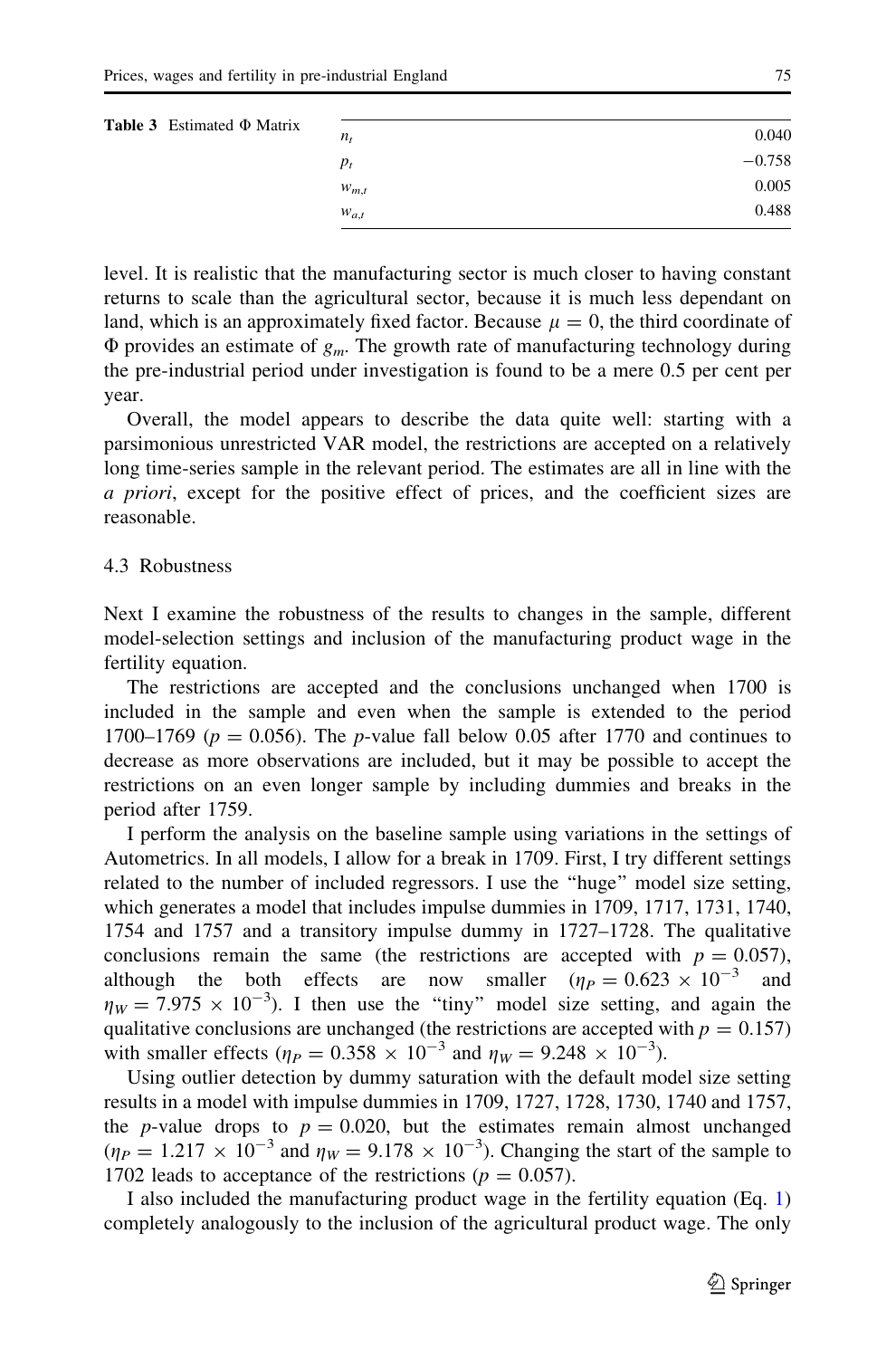<span id="page-13-0"></span>difference in terms of the imposed restrictions on the matrices is that now  $\alpha_{1,3}$  is unrestricted and captures the elasticity of the gross population growth factor with respect to the manufacturing product wage. $\delta$  Again, the same conclusions result. The effect of the agricultural wages is still significant, but the effect of both prices and manufacturing wages are insignificant, possibly due to multicollinearity, the effect of manufacturing wages more so than the effect of prices.

The overall impression from these robustness checks is that the conclusions are not dependant on idiosyncratic factors.

#### 5 Conclusion

To shed light on the economic-demographic mechanisms that prevailed in the era of economic stagnation, I have formulated a model that includes determinants of fertility as proposed in the unified growth literature. I derived the related CVAR model and added flexibility to allow for sluggishness in the system. Using new English data for the pre-industrial period, I generated three main findings. First, I found a very small and nonnegative effect of prices on fertility. Second, I confirmed the existence of a conventional Malthusian preventive check beyond the first half of the eighteenth century. Third, I demonstrated that there is decreasing returns to scale in the agricultural sector and constant returns to scale in the manufacturing sector. These three findings support the usual Malthusian theory as invoked by e.g. Galor and Weil ([2000\)](#page-14-0).

The absence of a negative effect of prices on fertility does not support the unified growth theory in Strulik and Weisdorf ([2008\)](#page-14-0). It is important to note that these first results are based only on data from one specific country (albeit an important one in relation to the Industrial Revolution) in one specific period.

Acknowledgments I am grateful to Marie G. Gaardmark, Oded Galor, Bas van Leeuwen, Jacob L. Weisdorf, and particularly Niels F. Møller for helpful comments and discussions. Remaining errors are mine.

#### References

Appleby AB (1980) Epidemics and famine in the little ice age. J Interdiscip Hist 10:643–663

- Ashraf Q, Galor O (2011) Dynamics and Stagnation in the Malthusian Epoch. American Economic Review 101:2003–2041
- Broadberry S, Campbell B, Klein A, Overton M, Van Leeuwen B (2011) British economic growth, 1300–1850: some preliminary estimates. In: Paper presented at the workshop quantifying long-run economic development in Venice, 22–24 March 2011
- Clark G (2005) The condition of the working class in England, 1209–2004. J Political Econ 113:1307–1340
- Clark G (2007) The long march of history: farm wages, population and economic growth, England 1209–1869. Econ History Rev 60:97–135
- Crafts N, Mills TC (2009) From malthus to solow: how did the Malthusian economy really evolve. J Macroecon 31:68–93

<sup>&</sup>lt;sup>5</sup> Furthermore, the interpretation of the coefficients in the  $\beta$  matrix changes.